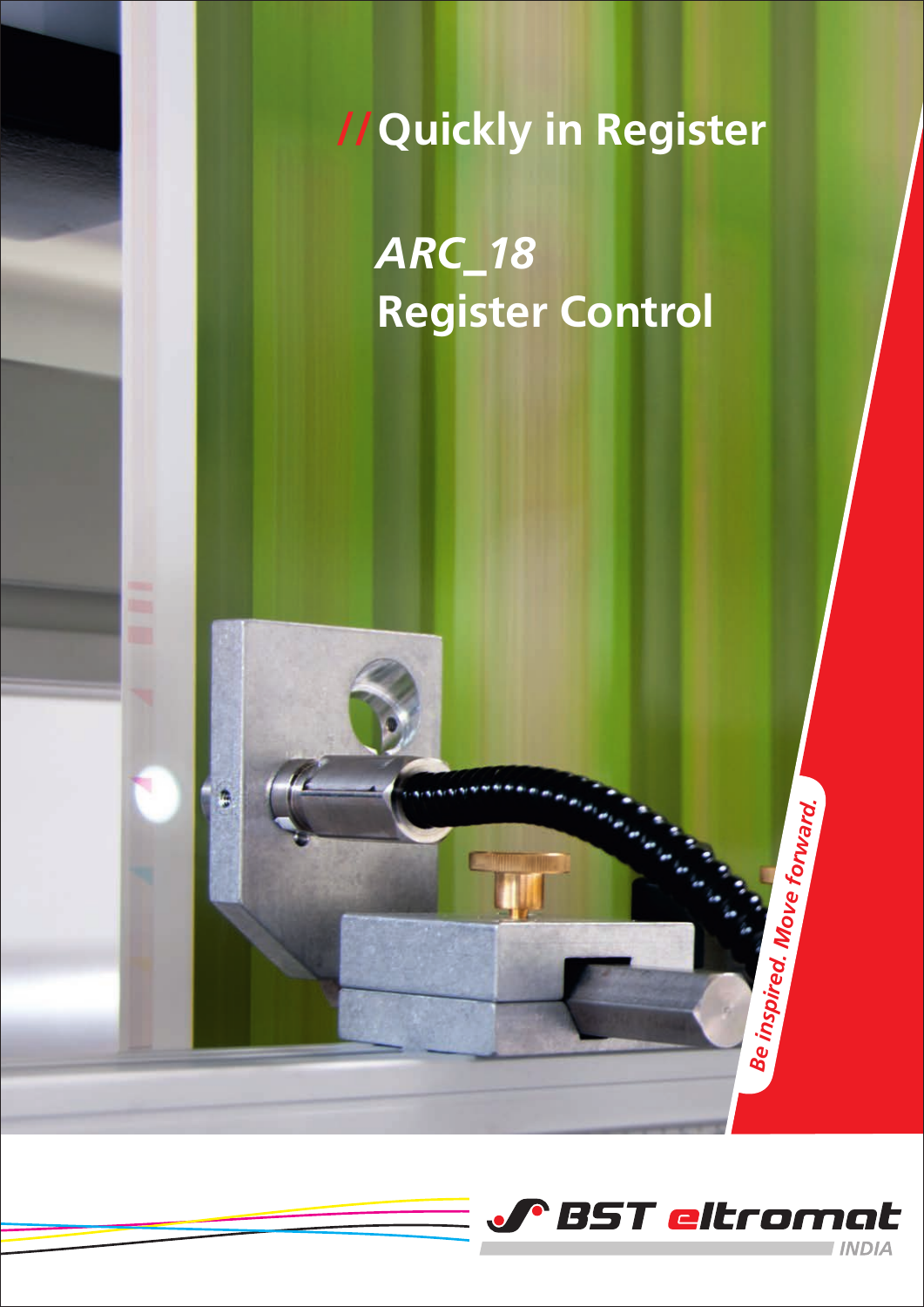

## **INNOVATIVE REGISTER CONTROL**

**The ARC\_18 by BST eltromat India guarantees a high degree of automation. Set-up times and waste are reduced considerably, resulting in an increase in the productivity of the printing press.**

The hardware architecture with maximum flexibility was developed especially for the ARC\_18, so that additional functions can be integrated at any time.

The ARC\_18 is suitable for all common printing processes and can be installed at any inline printing press. The system can be easily adapted to the individual needs and process requirements.

Challenge us – we can help you to meet your customers' expectations.

- Quick to print
- Minimising waste
- Ensuring print projects of high quality
- Increasing customer satisfaction
- High degree of automation
- Optimising processes
- Increasing productivity
- Reducing costs

# **OPTIONS**

#### **Automatic process adaptation \_pilot\_control**

Waste occurs mainly when process conditions change in the printing press. This includes changes in the machine speed and reel changes. ARC\_18 optimizes these processes by always adapting itself automatically to the respective process conditions with the aid of \_pilot\_control. The amount of waste created during set-up, start-up, reel changes and speed changes is considerably reduced.

## **BST eltromat India – synonym for excellent detection of all print marks**

The 1-pixel color camera metalized marks, allows the detection of marks with a very low contrast. This means that cold seal and lacquer can be controlled in the web-web comparison. The detected marks are displayed on the user interface as a live color image.

The modern user interface with touch monitor offers individual and efficient handling of the register control system. The clearly designed UI provides a high degree of operating comfort for the printer. This allows the next job to be prepared while the current job is still running.

#### **Register mark sensors for dot marks**

In addition to detecting wedge marks using the 1-pixel color camera, matrix cameras can also be connected to detect dot marks.

#### **Insetter control system**

Insetter modules are available to control a preprinted web and for the electronic gear adjustment of tools.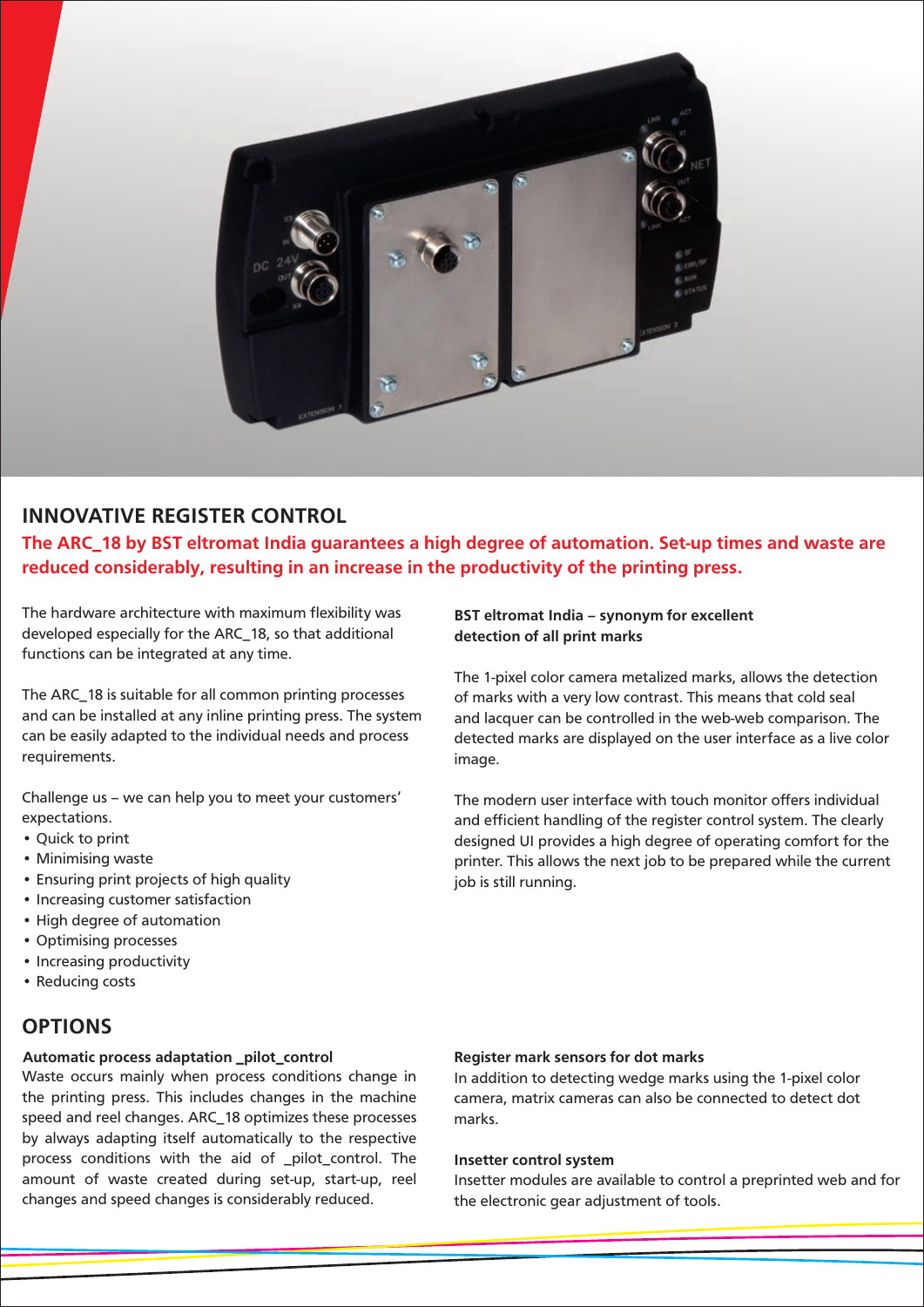# **OPTIONS**

## **Additional keypad**

Set point corrections can be executed simultaneously for several printing units with the aid of the optional keypad.

## **Remote display and operating unit for the entire control system**

An additional remote display and operating unit can be connected to facilitate the setting of tools

## **Motorised traverse bars for the register mark sensors**

When the printed web runs off laterally, the sensor automatically follows the marks and thus increases the process stability.

## **Outputs used to connect external logging systems**

Appropriate outputs and connections for field buses are available for external capture of process data, such as register deviation.



## **User interface with live image of the register marks**



## **Intelligent register mark sensor– 1-pixel color camera**

The adaptive register mark sensor of the ARC\_18 is even able to detect extremely low-contrast colors and metallised inks, as well as transparent lacquer. The register mark sensor developed as a 1-pixel camera analyses the color spectrum of the light reflected from the web, and automatically detects all types of register marks. Thanks to the great depth of focus provided by the fibre optics, the user must change neither the signal amplification nor the scanning angle – the reliable mark detection is performed without any operator intervention. As a light source a long-life maintenance-free LED is used.

## **Register presetting for the printing press**

The set-up process is streamlined through the presetting of the register rollers, lateral cylinder position as well as mark positions. The functions revert to data from the job memory.

## **Acquisition of the print cylinder positions**

The register mark sensor captures the print cylinder positions of all print units. These positions are provided to be used for the presetting of the print cylinders.

#### **Remote maintenance module**

With the aid of the remote maintenance module, the system can be inspected simply and quickly via remote diagnosis.

#### **Standard functions of the system**

Even the standard model offers a wide range of intelligent functions for effective register control

## **Live image of the register marks**

For the first time, it is possible to provide the operator with a live color image of the register marks due to the newly developed 1-pixel color camera. This allows a distinct allocation of printed marks even when they are difficult to detect. Thus, the times in which it was difficult for the operator to determine whether or not the correct print marks were selected are finally over.

## **Simple, intuitive operation**

The modern user interface with integrated online help makes an operating manual obsolete. The operators are quickly familiar with the system. Time and material are saved, because operating errors are avoided. In addition, the set-up time can be reduced because the subsequent job is being prepared while the current production is still running.

#### **Waste reduction during start-up**

With its fully automatic, optimum scanning technology, the register mark sensor designed for the ARC\_18 supports the BST eltromat single head measuring procedure. This unique technology not only allows sequential control for a fast production start but also key color control for the best possible production quality. A maximum in waste and cost reduction is achieved by using the different measuring and control procedures in any desired combination.